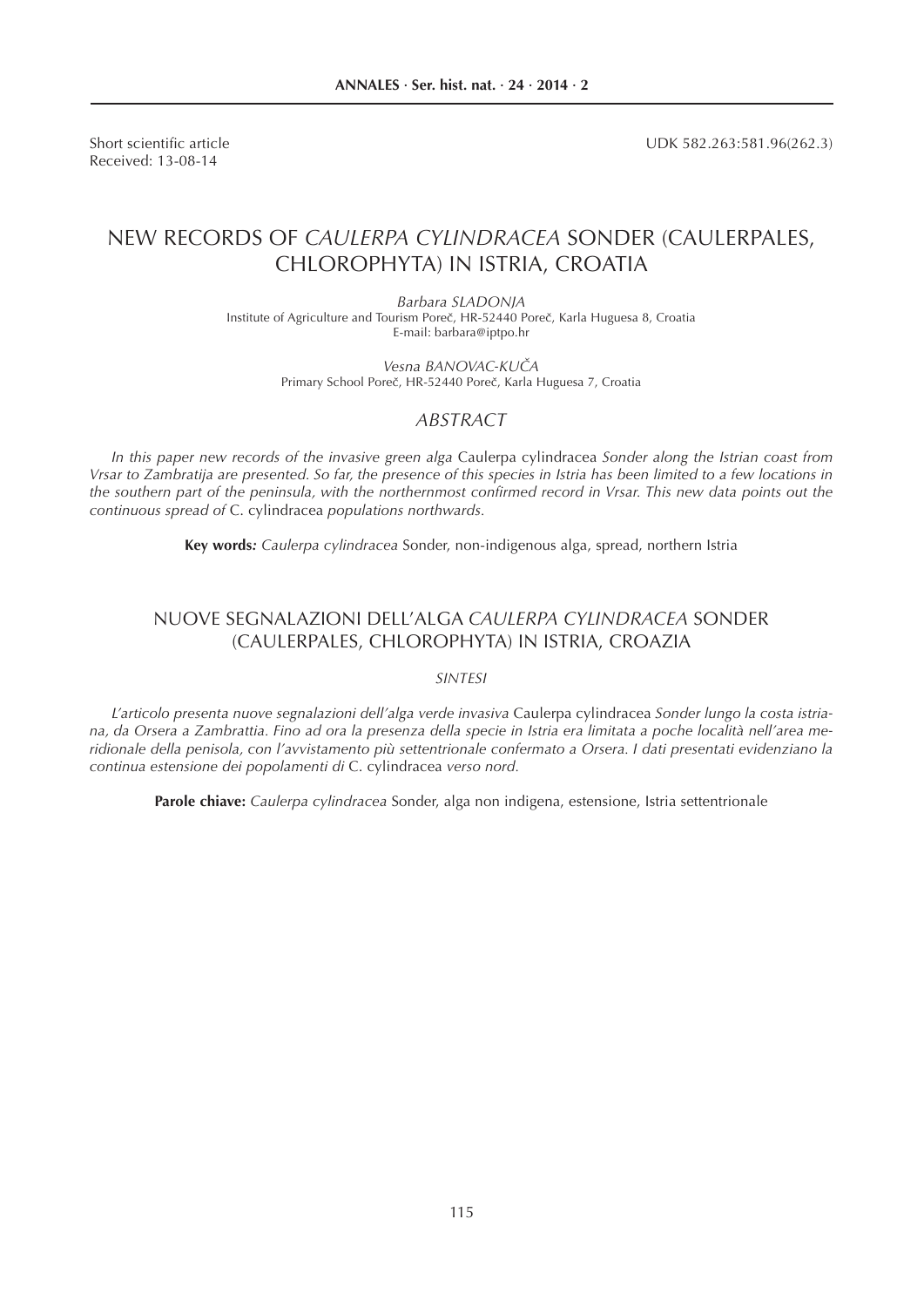#### INTRODUCTION

Marine algal invasions can significantly affect benthos community structures around the world (Ribera & Boudouresque, 1995; Meinesz *et al*., 2001; Kružić *et al.,* 2008; Antolić *et al.,* 2008; Cebrian & Balesteros, 2009). On the basis of the criteria elaborated by Boudouresque & Verlaque (2002), *Caulerpa cylindracea* Sonder, a green alga widely distributed in warm temperate and tropical seas, is one of 10 introduced macrophyte species which can be considered as the most invasive marine species in the Mediterranean Sea (Klein & Verlaque, 2008).

*C. cylindracea* was observed in the Mediterranean Sea for the first time in 1991 in Libya (Žuljević *et al.*, 2007). The first occurrence of the species in the Adriatic Sea dates from the year 2000 (Žuljević *et al*., 2003). Predominantly spread by currents, up to the end of 2006 there were more than 50 locations in the Adriatic Sea where the alga was recorded (Žuljević *et al.,* 2007). Several new investigations regarding the occurrence of *C. cylindracea* in the Adriatic Sea have been done recently. The potential impact of the species on sediments under the invasive alga was studied by Matijević *et al*. (2013), while its reproduction and the impact on other marine organisms by Antolić *et al*. (2008), Kružić *et al.*  (2008) and Žuljević *et al.* (2008, 2011, 2012). So far, *C. cylindracea* has been recorded only in a few locations along the Istrian coast, at Cape Marlera in southern Istria and near Vrsar, representing the northernmost settlement of this species in the Mediterranean Sea (Iveša & Devescovi, 2006). Since these last records, the species has experienced an impressive speed of spreading northwards.

The aim of this paper is to give evidence of new records of the invasive species *C. cylindracea* along the North Adriatic coast.

#### **MATERIAL AND METHODS**

#### **Study area and field methods**

The present survey was conducted along the coastline from Vrsar to Zambratija, about 80 km in length. Data was collected during the summer periods of 2013 and 2014, by the use of snorkelling and professional SCUBA diving. During the summer of 2013 only sites around Poreč were examined, but the massive presence of *C. cylindracea* recorded (Fig. 1) motivated us to expand our research area during the next summer. Altogether, 12 sites from Vrsar to the Mirna River estuary were examined in 2013 and 6 more sites were examined in 2014 (Fig. 1).

Data were collected *in situ* by using the transect technique (Harmelin, 1987), a non-destructive visual census methodology. Vertical transects, 30 m in length, were laid out perpendicular to the coast, in a depth range from 0 to 15 m. At each sampling site two researchers

employed at least two diving hours for each survey. All the sites were geo-referenced by GPS coordinates (Tab. 1). GPS points corresponded to the points on the sea shore where the transect began. The coverage of the alga was estimated along the transect, 10 m to the left and 10 m to the right of the line, and classified within three levels. Levels are expressed as: 1: low abundance described sporadic algal patches not wider than  $4 \text{ m}^2$  of investigated algae; 2: medium for non-continuous presence along the transect but with patches larger than 4  $m<sup>2</sup>$ ; 3: high for continuous algal covering all along the transect. On sites 3, 4, 5, 9 and 11, qualitative data about the extension of the area covered by the species was obtained over two consecutive years.

#### **RESULTS AND DISCUSSION**

Of the 18 examined sites, *C. cylindracea* was found in 14 of them (Fig. 2). The presence of the species was confirmed at all sampling stations in the Poreč area in 2013*.* Moreover, the repetition of surveys at the same sites in the second year revealed wider and thicker populations of the alga. Changes in algal cover are presented in Table 1. The northernmost record of *C. cylindracea* populations appears to be the Zambratija bay. This site was not surveyed during the first year, therefore the extension of the area covered by the species was not calculated, but in 2014 the coverage of the alga was estimated to be about  $800 \text{ m}^2$  (sites 17 and 18).

The results of the present study confirm the presence of *C. cylindracea* in 14 new locations along the western Istrian coast. It can be stated that this non-indigenous species has quickly spread all along the coast from Vrsar to Zambratija. Since its introduction in the 1990s, the alga has extended throughout the whole Mediterranean Sea, usually forming dense and large populations with



*Fig. 1: The carpet of the alien algae Caulerpa cylindracea Sonder. Sl. 1: Preproga iz alge Caulerpa cylindracea Sonder*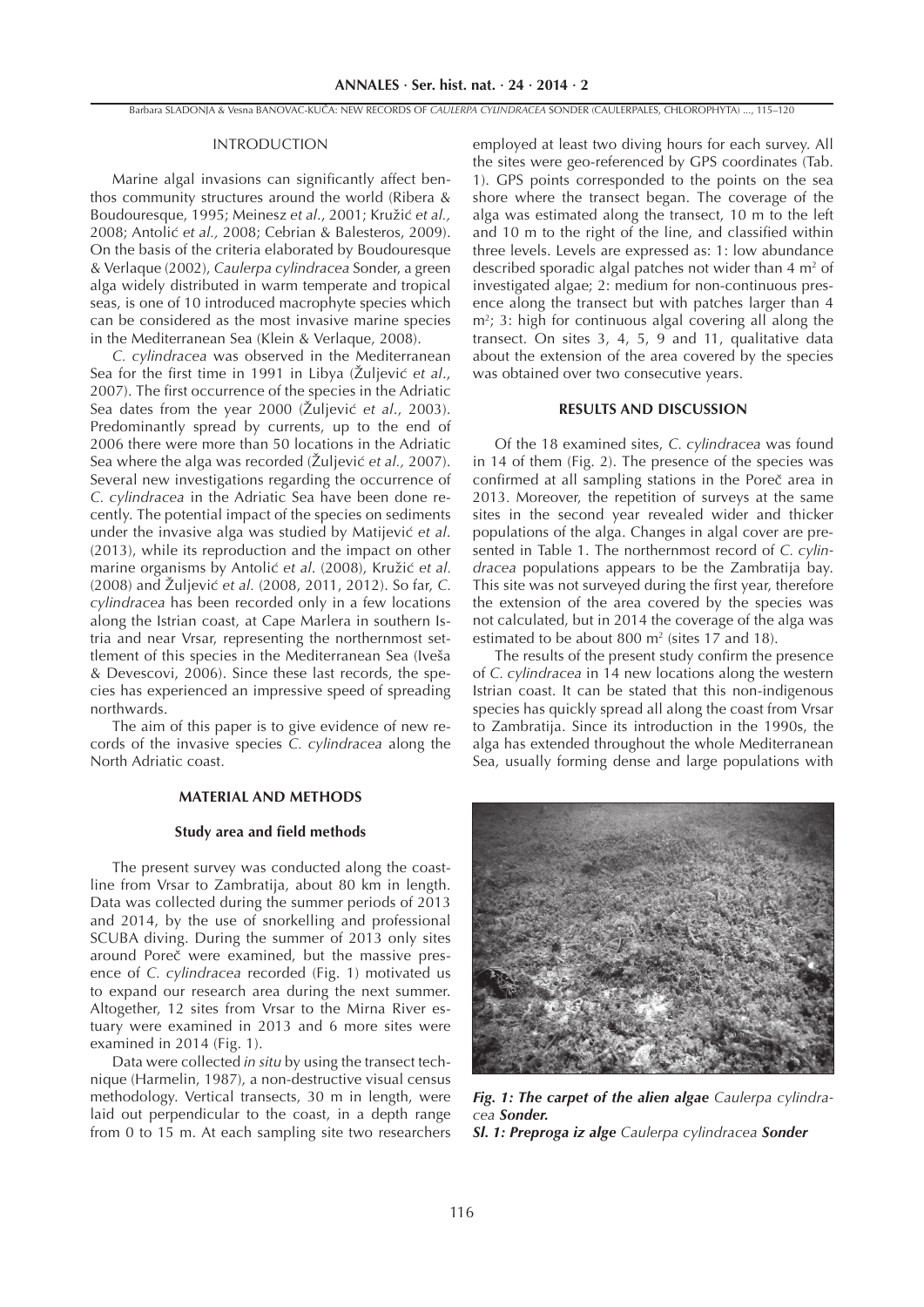*Tab. 1: Description of investigated sites and C. cylindracea coverage along vertical transects in 2013 and 2014. Coverage levels are expressed as: 1: low coverage, which describes sporadic algal patches not wider than 4 m2 ; 2: medium coverage for non-continuous algal presence along the transect with patches larger than 4 m2 ; 3: high coverage for continuous algal patches along the transect; n. r.: not recorded .*

*Tab. 1: Opis vzor***č***evalnih mest in števil***č***nost vrste C. cylindracea vzdolž vertikalnih transektov v letih 2013 in 2014 Pokrovnost je izražena kot: 1: nizka – prevleke alge, manjše od 4 m2 ; 2: srednja – nepovezana navzo***č***nost alge vzdolž transekta, ki obsega prevleke, ve***č***je od 4 m2 ; 3: velika – neprekinjene prevleke alge vzdolž transekta; n. r.: ni zabeleženo*

| <b>Site</b>    | <b>GPS</b> coordinates |                        |                                  |                    | Coverage level | Coverage          |
|----------------|------------------------|------------------------|----------------------------------|--------------------|----------------|-------------------|
|                | Lat $(N)$              | Long (E)               | <b>Site description</b>          | <b>Bottom type</b> | 2013           | <b>level 2014</b> |
| $\mathbf{1}$   | 45° 9' 47"             | $13^{\circ}$ 36' $8''$ | exposed shore                    | rock, sand         | n. r.          | 2                 |
| $\overline{2}$ | 45° 11' 46"            | 13° 34' 53"            | exposed shore                    | rock, sand         | n. r.          | $\mathbf{1}$      |
| $\overline{3}$ | 45° 12' 18"            | 13° 35' 10"            | exposed shore                    | rock, sand         | 2              | 3                 |
| $\overline{4}$ | 45° 12' 44"            | 13° 35' 24"            | sheltered bay                    | rock, sand         | $\overline{2}$ | 3                 |
| 5              | 45° 12' 56"            | 13° 35' 39"            | sheltered bay                    | seagrass bed       | $\overline{2}$ | $\overline{3}$    |
| 6              | 45° 13' 59"            | 13° 35' 54"            | sheltered bay,<br>muddy area     | mud                | n. r.          | $\mathbf{1}$      |
| $\overline{7}$ | 45° '14' 9"            | 13° 35' 44"            | slightly exposed<br>shore        | rock, sand         | n. r.          | 1                 |
| $\, 8$         | 45° 14' 49"            | 13°35' 34"             | exposed shore                    | rock               | n. r.          | $\mathbf{1}$      |
| 9              | 45° 14' 54"            | $13^{\circ}$ 35' 29"   | slightly exposed<br>shore        | rock               | n. r.          | $\overline{2}$    |
| 10             | 45° 15' 56"            | 13° 34' 43"            | sheltered bay                    | mud, seagrass bed  | $\overline{2}$ | 3                 |
| 11             | 45° 16' 9"             | 13° 34' 48"            | sheltered bay                    | rock               | $\overline{2}$ | 3                 |
| 12             | 45° 17' 43"            | 13° 34' 21"            | exposed shore                    | rock               | n. r.          | $\mathbf{1}$      |
| 13             | 45° 18' 53"            | 13° 34' 15"            | sheltered bay,<br>brackish water | sand, mud          | n. r.          |                   |
| 14             | 45° 22' 57"            | 13° 32' 12"            | exposed shore                    | rock, sand         | n. r.          |                   |
| 15             | 45° 24' 2"             | 13° 32' 10"            | sheltered bay                    | rock, sand         | n. r.          |                   |
| 16             | 45° 24' 14"            | 13° 31' 44"            | slightly exposed<br>shore        | rock, sand         | n. r.          |                   |
| 17             | 45° 28' 14"            | 13° 30' 35"            | sheltered bay                    | sand, rock         | n.r            | 3                 |
| 18             | 45° 28' 33"            | 13° 30' 16"            | sheltered bay                    | seagrass bed       | n. r.          | $\overline{2}$    |

an invasive behaviour (Panayotidis & Žuljević, 2001; Klein & Verlaque, 2008). During the present study *C. cylindracea* has been found on exposed shores as well as in sheltered bays, as previously found by Klein & Verlaque (2008). They also concluded that it tolerates high levels of pollution (Klein & Verlaque, 2008). During our surveys, in fact, its occurrence was not affected by the proximity of fishing and recreational boating harbours. This result does not necessarily demonstrate an affinity of the species for polluted areas, but may be a consequence of the secondary dispersal mechanisms via tourist or fishing activities (Klein & Verlaque, 2008). Regarding the impact of this invasive alga on native habitats Piazzi *et al.* (2001) observed that it causes an anoxic layer under thick algal layers. Moreover, the same authors showed modifications caused by *C. cylindracea* invasion on the structure of the benthic macro algal community. The species is capable of reproducing sexually and vegetatively (Klein & Verlaque, 2008) and it is considered a strong competitor species in moderate areas (Blažina et al., 2009). Its prolific development can be explained in part by the effective vegetative propagation mechanisms in addition to sexual reproduction. So far, management strategies have been concentrated on manual and chemical control of the spread of the alga. For the Adriatic Sea Žuljević *et al*. (2007) reported the successful eradication of the species in areas with small colonies. The need for researches about biological control mechanisms was underlined (Žuljević *et al*., 2007; Klein & Verlaque, 2008).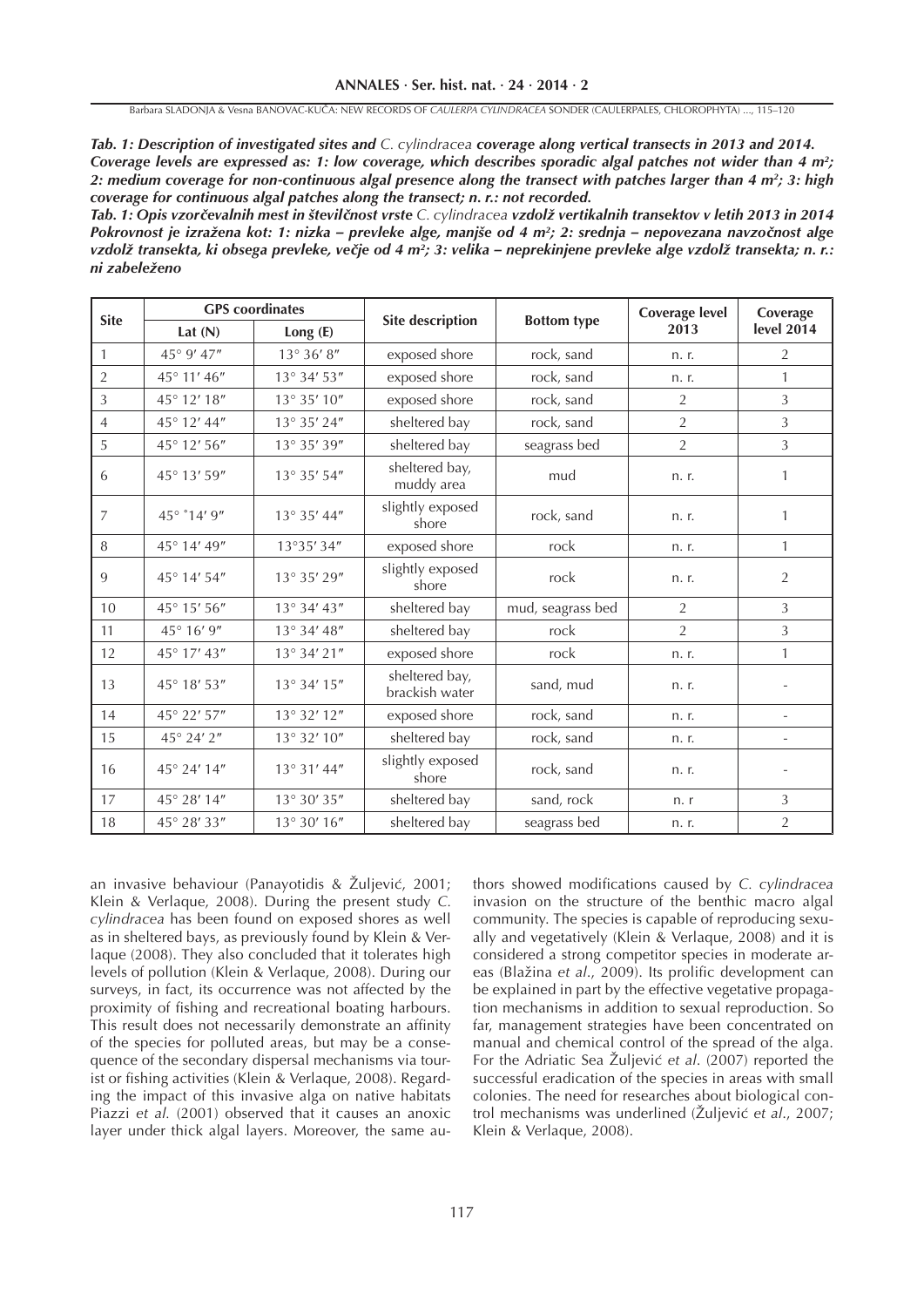

*Fig. 2: Sampling sites and distribution of C. cylindracea along the western Istrian coast from Vrsar to Zambratija. Sl. 2: Vzor***č***evalna mesta in razširjenost vrste C. cylindracea vzdolž zahodne istrske obale med Vrsarjem in Zambratijo*

Further studies and monitoring are needed in order to ascertain other *C. cylindracea* locations, follow its spread in the Adriatic Sea and to establish successful prevention and perhaps eradication programmes. As this invasive species spreads steadily to almost all of the Mediterranean Sea (Cebrian & Ballesteros, 2009), it is possible that it will be soon present in the whole northern Adriatic Sea. Common efforts between Croatia, Slovenia and Italy are needed in order to complete the dataset about *C. cylindracea* spreading and to establish an effective monitoring system.

### **ACKNOWLEDGMENTS**

The authors wish to thank friends and colleagues who provided us with field data: Miloš Trifunac from Ronilački klub Poreč (Brulo), Marko Martinčić, Marta Sušek, Diego Makovac, Dejan Gabrič and Mateo Popic. Special thanks to Nina, Ivan and Kina Sladonja for devoted field work in data collection during the summers of 2013 and 2014.

The authors wish to thank an anonymous referee for the critical and constructive approach and useful comments on the manuscript.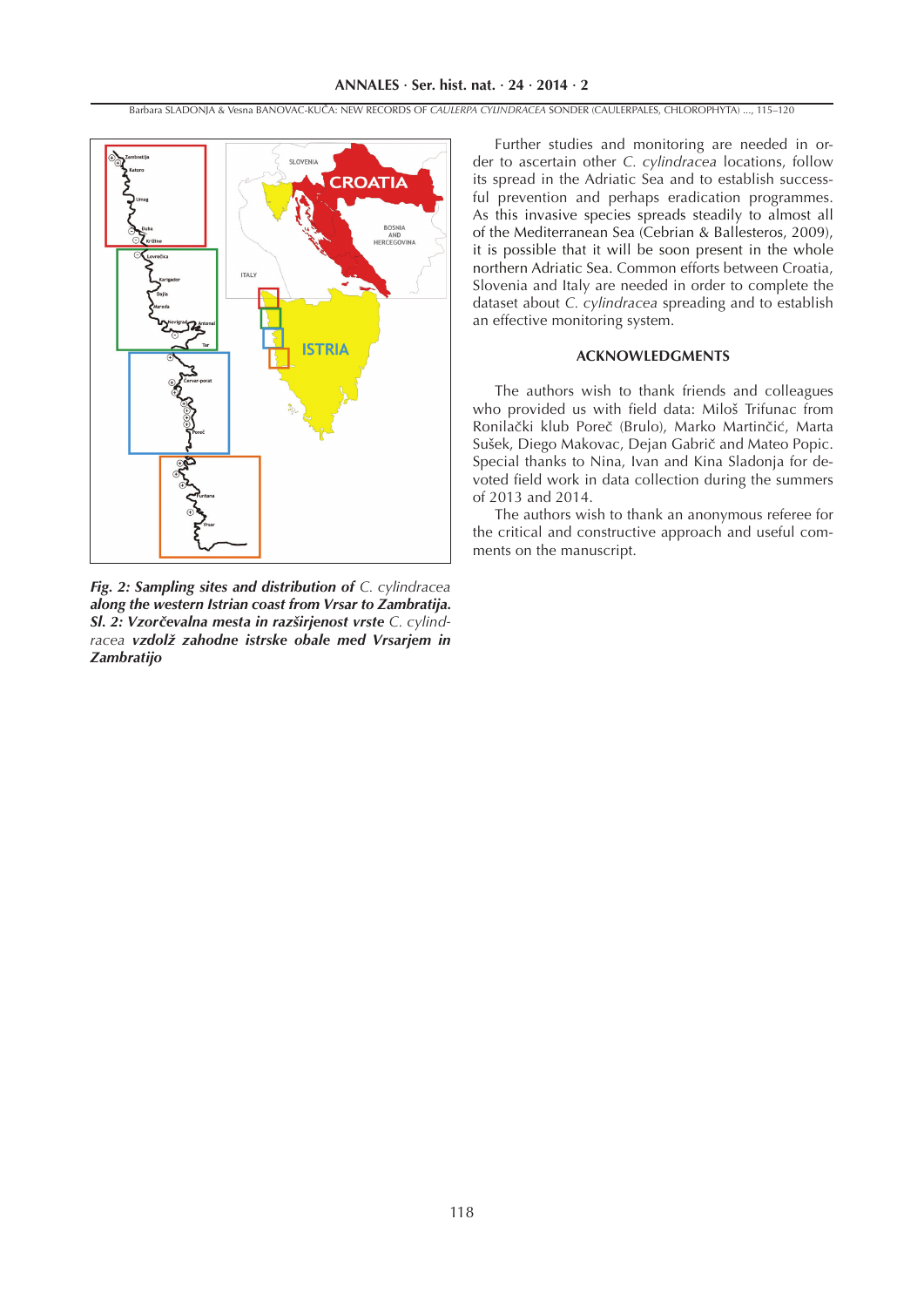## NOVI ZAPISI O POJAVLJANJU ALGE *CAULERPA CYLINDRACEA* SONDER (CAULERPALES, CHLOROPHYTA) OB ISTRSKI OBALI (HRVAŠKA)

*Barbara SLADONJA* Institut za poljoprivredu i turizam Poreč, HR-52440 Poreč, Karla Huguesa 8, Hrvatska E-mail: barbara@iptpo.hr

> *Vesna BANOVAC-KUČA* OŠ Poreč, HR-52440 Poreč, Karla Huguesa 7, Hrvatska

### *POVZETEK*

*V zadnjih letih je postalo širjenje invazivnih vrst v morskem okolju zelo zaskrbljujoče.* Caulerpa cylindracea *Sonder je invazivna vrsta zelene alge, ki se razširja v Sredozemskem morju. Prvič so jo zabeležili leta 1991, v Jadranskem morju pa leta 2000. Doslej je bila navzočnost te vrste omejena na nekaj lokalitet v južnem predelu istrskega polotoka z najsevernejšo znano lokaliteto Vrsar. V tem prispevku smo želeli podati nove podatke o pojavljanju te vrste na območju od Vrsarja do Zambratije. Od 18 preiskanih lokalitet je bila na 14 potrjena navzočnost vrste* C. cylindracea*. Spričo razširjanja te vrste proti severu je smiselno pripraviti spremljanje stanja vrste na Hrvaškem, v Sloveniji in Italiji z namenom načrtovanja programov učinkovitega monitoringa, uspešnega preprečevanja in morebitnega odstranjevanja te vrste.*

**Ključne besede:** *Caulerpa cylindracea* Sonder, tujerodna alga, razširjanje, severna Istra